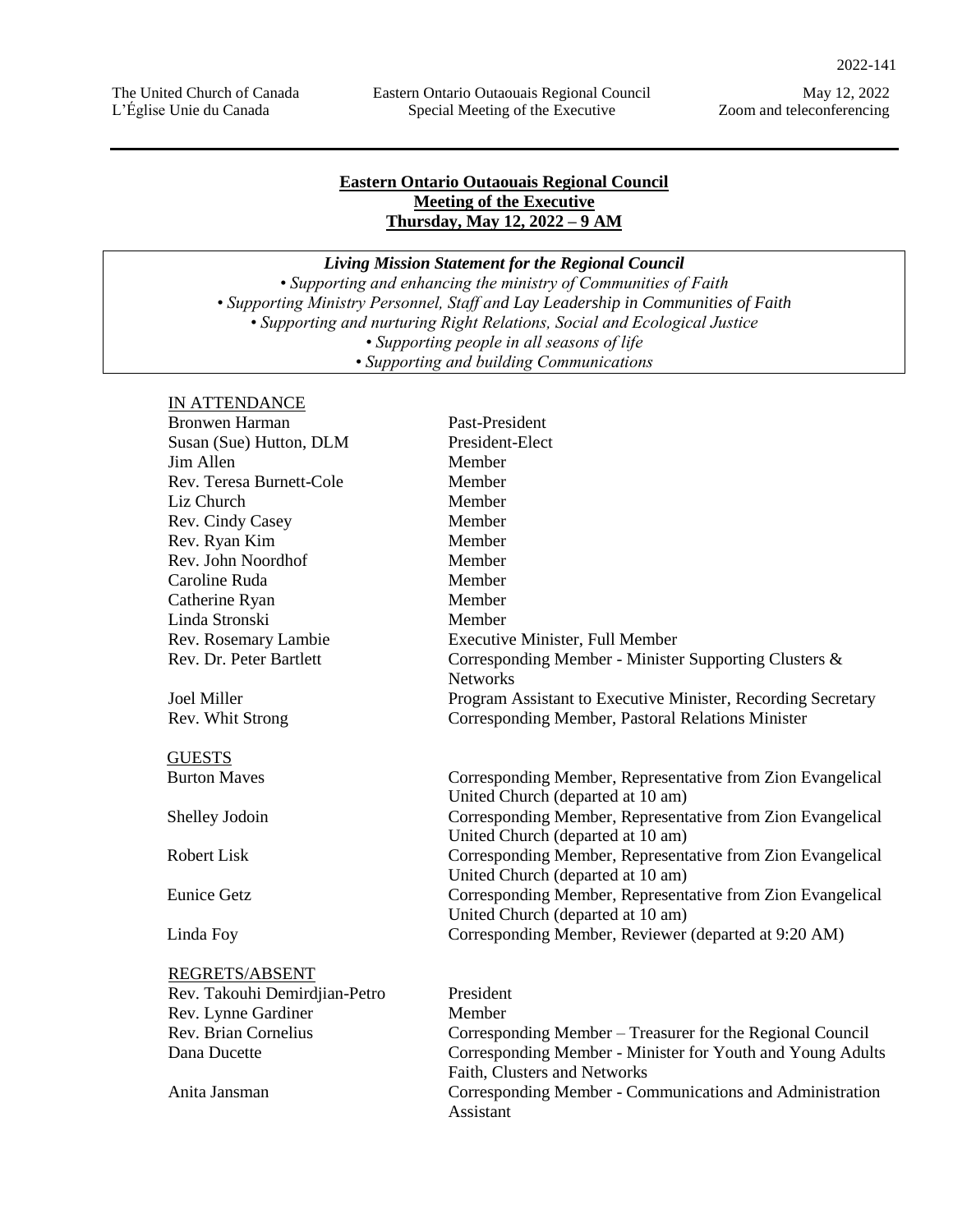The United Church of Canada L'Église Unie du Canada

### **Opening Devotions and Land acknowledgement**

Rev Rosemary Lambie – led the land acknowledgement and opening prayer.

**2022-05-12\_001 MOTION** (T. Burnett-Cole/C. Casey) that the Eastern Ontario Outaouais Regional Council Executive appoints President-elect Susan Hutton as Chair for this meeting. **CARRIED**

### **Purpose**

- Review of Zion Evangelical United Church

Receive and determine actions resulting from the Review of Zion Evangelical United Church, Pembroke as ordered at the April 28, 2021 meeting of the Executive

### **Introductions**

**2022-05-12\_002 MOTION** (L. Church/C. Casey) that the Eastern Ontario Outaouais Regional Council Executive accepts the following participants as corresponding members: Linda Foy the Reviewer and from Zion Evangelical United Church, Pembroke; Burton Maves, Shelley Jodoin, Robert Lisk and Eunice Getz. **CARRIED**

# **Receiving the Review and Community of Faith Response**

- a) 10 minutes for the Reviewer, Ms. Linda Foy to introduce the report,
- b) 20 minutes for members of the Executive to ask questions of the Reviewer,
- c) 30 minutes for the Zion Evangelical United Church, Pembroke to respond to the report.

**Regional Council President-Elect** offering thanks, excused the corresponding participants from the meeting.

**2022-05-12\_003 MOTION** (T. Burnett-Cole/J. Allen) that the Eastern Ontario Outaouais Regional Council Executive receives the Review Report prepared by Ms. Linda Foy and verbal response of Zion Evangelical United Church, Pembroke. **CARRIED**

**2022-05-12\_004 MOTION** (R. Kim/L. Church) that the Eastern Ontario Outaouais Regional Council Executive facilitate a congregational meeting in response to a petition dated March  $18<sup>th</sup> 2021$ , requesting a congregational meeting in order to consider a change in pastoral relationship,

…It is with a heavy heart that we, the undersigned members of Zion Evangelical United Church, are requesting a congregational meeting with the Eastern Ontario Outaouais Regional Council to consider ending the pastor al relations hip with Re v. Dr. Daniel A. Hansen…

The meeting is to be held on May 31, 2022 (7 PM) at Wesley United Church, chaired by Rev. David Sherwin. The incumbent will be given the opportunity to respond to the March 18, 2021 petition, for a period of 15 minutes, at the beginning of the meeting, following which, the incumbent will be excused, as per *The Manual* section I.3.1.6 (d). **CARRIED**

**2022-05-12\_005 MOTION** (J. Allen/C. Ryan) that the Eastern Ontario Outaouais Regional Council Executive name two Regional Council representatives to work with the Community of Faith to examine its current strengths, areas requiring reorganization, and what it can reasonably accomplish in the future. This work will be accomplished by way of a Community of Faith Self-Assessment and a Mission Articulation Plan (MAP). The congregants and the current Board Executive be notified of their ability to participate in the Mission Articulation Process. **CARRIED**

**2022-05-12\_006 MOTION** (C. Casey/B. Harman) that the Eastern Ontario Outaouais Regional Council Executive assign a community of faith Supervisor - *The Manual I.2.2. (a)*. who will work closely with Zion Evangelical United Church and with the two Regional Council representatives while the community of faith regroups and determines its way forward (The Manual I.2.2. (a).